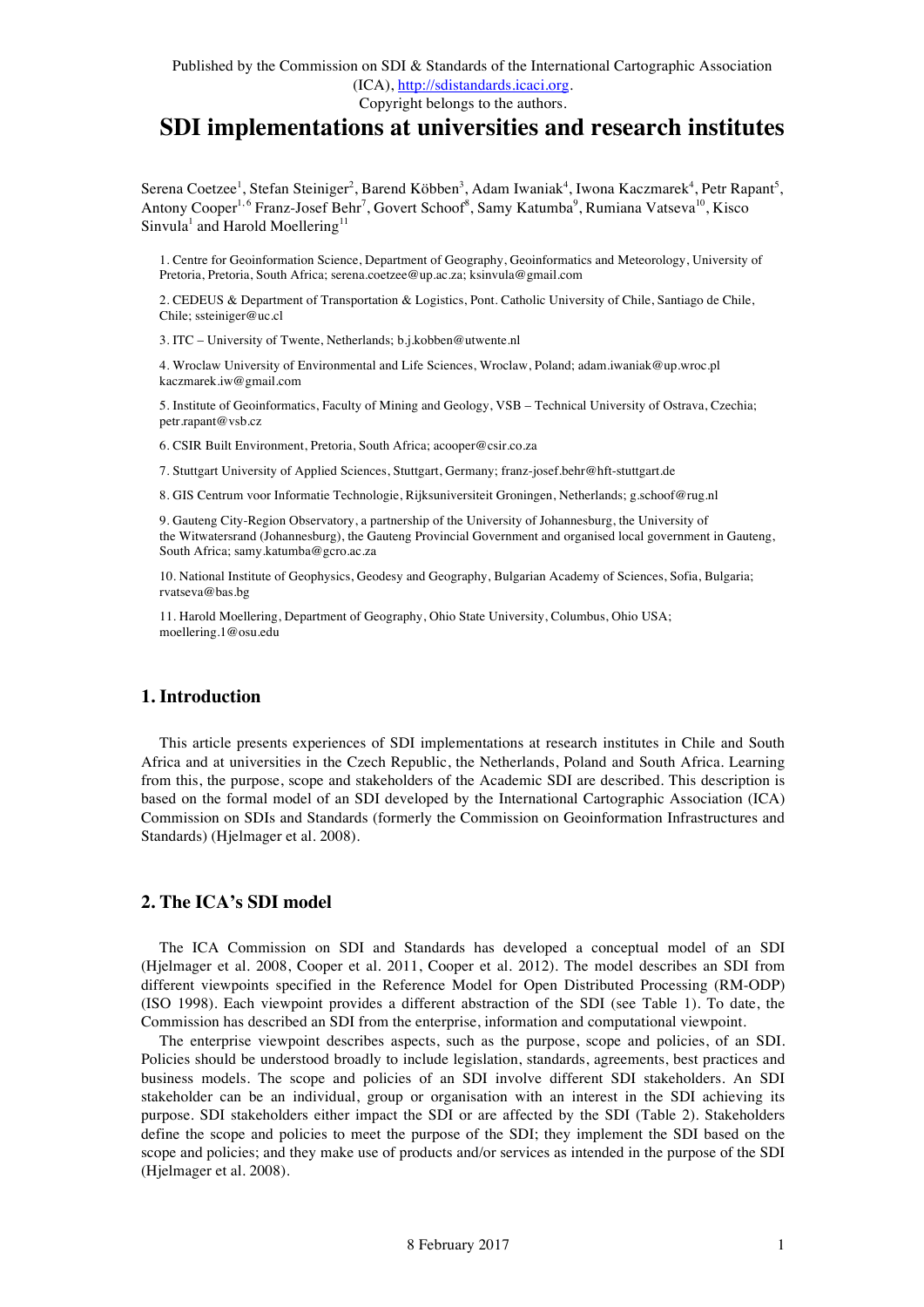Copyright belongs to the authors.

**Viewpoint Description** Enterprise viewpoint Concerned with the purpose, scope and policies governing the activities of the specified system within the organisation of which it is a part Information viewpoint Concerned with the kinds of information handled by the system and constraints on the use and interpretation of that information Computational viewpoint Concerned with the functional decomposition of the system into a set of objects that interact at interfaces – enabling system distribution Engineering viewpoint Concerned with the infrastructure required to support system distribution Technology viewpoint Concerned with the choice of technology to support system distribution

**Table 1.** Reference Model for Open Distributed Processing (RM-ODP) view points (Source: ISO 1998)

#### **Table 2.** SDI stakeholders (Source: Hjelmager et al. 2008)

| <b>Stakeholder</b>            | <b>Description</b>                                                                                                 |
|-------------------------------|--------------------------------------------------------------------------------------------------------------------|
| PolicyMaker                   | Sets the policy pursued by an SDI and all its stakeholders                                                         |
| Producer                      | Produces SDI data or services                                                                                      |
| Provider                      | Provides data or services to users throughout SDI                                                                  |
| <b>Broker</b>                 | Brings users and providers together and assists in the negotiation of contracts between them                       |
| Value-added reseller<br>(VAR) | Adds some new feature to an existing product or group of products, and then makes it available<br>as a new product |
| EndUser                       | Uses the SDI for its intended purpose                                                                              |

The ICA's model has been used to describe a number of SDIs, e.g. Sinvula et al. (2017) present a stakeholder typology for the SDIs of Ghana, Namibia and South Africa. The typology revealed interesting similarities and differences among stakeholders.

## **3. Descriptions of SDI implementations at universities and research institutes**

## *3.1 University of Twente, the Netherlands*

### **3.1.1 Background and purpose**

In 2.1, two roles for an SDI in academic *education* were described. At ITC we have tried to enable both roles, with mixed results. ITC is an institute providing education on GIS and Remote Sensing to students from all around the world, ranging from short courses to full MSc and PhD degree programmes. It was founded in 1950, and in 2016 became the *Faculty of Geo–Information Science and Earth Observation* of the *University of Twente* (The Netherlands).

Since all of our courses evolve around the use of geospatial data, an SDI to make such data searchable and accessible for the purpose of exercises, projects and thesis work would be a useful tool. An initiative was started, already back in 1999, to set up what we at the time called the *Common Database Project,* or *CDP* (Hootsmans et al, 1999). Although it was not yet named an SDI, it was set up as such for all intents and purposes, as can be seen from the setup in Fig. 1.

The purpose of the CDP was to employ and gather experience with the integrated approach to the spatial data handling process that we nowadays call SDI. It started with a focus on creating a data-rich environment for educational exercises and projects, as well as MSc-studies, with the intent to later also serve research and consulting activities. A secondary purpose was to demonstrate to the ITC faculty, as well as to the broader world of the ITC student body, (project) partners, sister institutes and alumni, the benefits of setting up and maintaining such an SDI in comparison to the (at that time) conventional ways of structuring, storing and distributing geospatial data.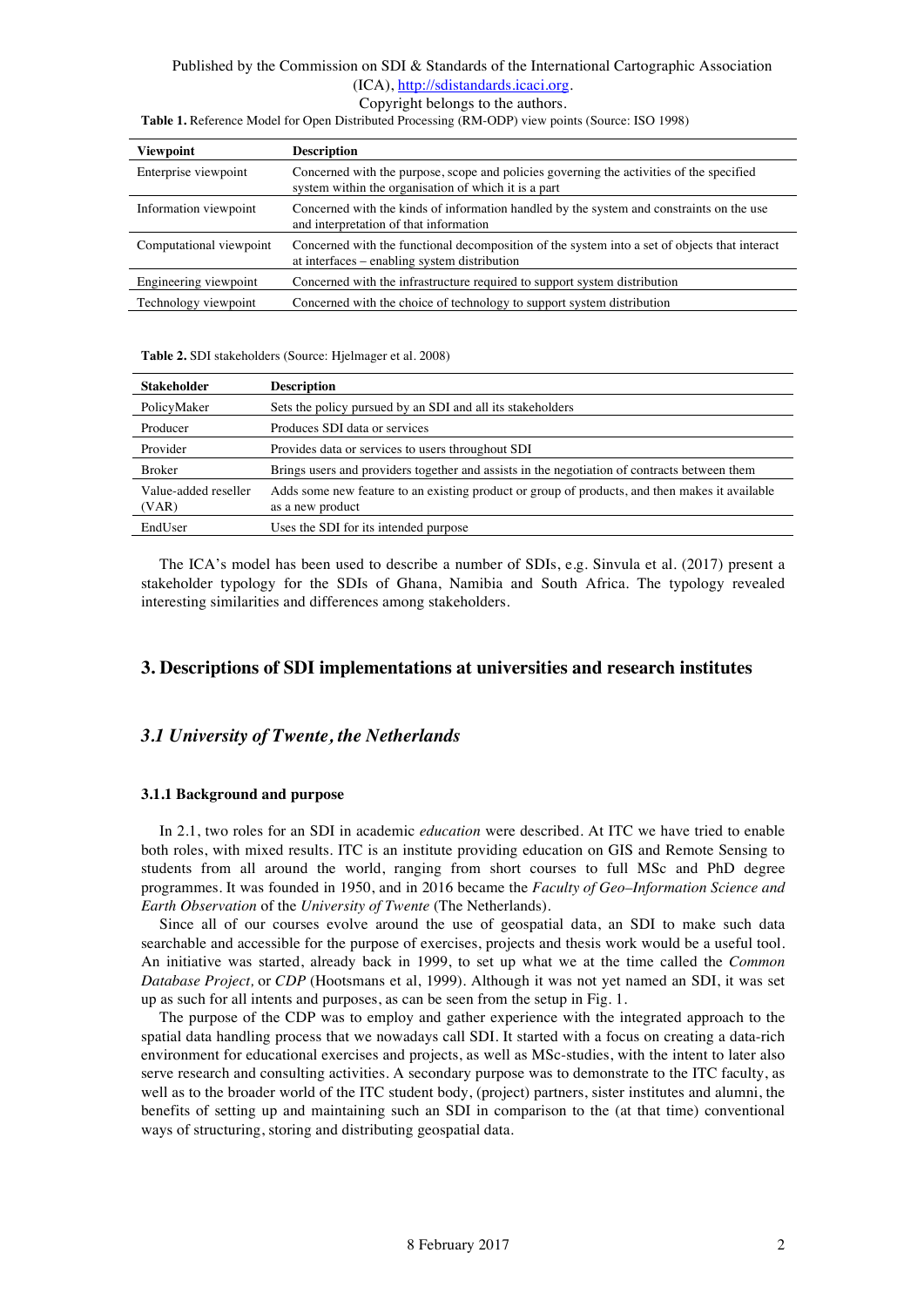#### Published by the Commission on SDI & Standards of the International Cartographic Association (ICA), http://sdistandards.icaci.org. Copyright belongs to the authors. primary data thematic sources databases e.g. aerial photography metadata selection of<br>relevant featur external **ITC** topographic selection of<br>relevant feature: common databases database  $\nightharpoonup$  interface (server) anahisis e.g. Top10Vector download data ional road data end user metadata metadata (client) interface query<br>metadata

**Fig. 1.** Setup of the Common Database Project (CDP) (from Hootsmans et al, 1999).

The contents of the CDP were focused on topographical or framework data, the common set of base data of areas of study, usable for the wide range of spatial applications that our students and researchers are involved in. We started with the data-rich environment of the municipality of Enschede (a mediumsized city in the Netherlands where the institute is located), with the view of later moving to relatively data-poor examples of the developing countries where most of our students come from.

#### **3.1.2 Stakeholders**

The project was an initiative of the (then four) departments in ITC that deal with the methodological and computer-engineering side of geo-information. A four-person steering group started the project and was responsible for the management and organisational embedding, and as such can be labeled as the *PolicyMakers*. In light of the nature of the data content described above, the data *Producers* were to a large extent (National) Mapping and Cadastral Agencies, but ITC staff were also data *Producers*, because geospatial data is produced in many of our research and consultancy projects. The role of *Broker* was never really identified. This is also true for the *VAR* role, although with hindsight one can reason this role was present, because the students and researchers that used the CDP in many cases added value by further developing data and products based on what they retrieved from the CDP. Other people who would use these products (e.g. in the following years of MSc-projects) or the original data directly can be considered as *EndUsers*. It has to be noted however, that none of these roles were ever described or made explicit as such, in any stage of the project.

### **3.1.3 Lessons learned**

As an institute-wide SDI, the CDP has never really taken of, most of its ambitions were not realized and after a few years the initiative had slowly faded away. This, we think, is foremost because the *PolicyMakers* group was mostly interested in the technological side and did not manage to identify, let only activate, the main stakeholders, especially the *EndUsers.* As a result, they were not actively involved and showed little interest in what at the time to them was a novel, unproven and unusual way of working with geospatial data. Furthermore, the technology of SDI was still in its infancy, and especially standardization was mostly lacking, e.g. the WMS 1.0.0 standard was not published until a year later (OGC, 2010). Probably, the CDP came a little too early to be successful.

On the other hand, when considering the CDP as a *learning tool*, it was certainly a success. It gave ITC staff early and hands-on exposure to the technology and organisational aspects of SDI. In our experience, this has greatly helped integrating SDI technology in our study programmes, where nowadays we implement what we have called the SDI<sup>light</sup> concept, described in Köbben et al. (2010). In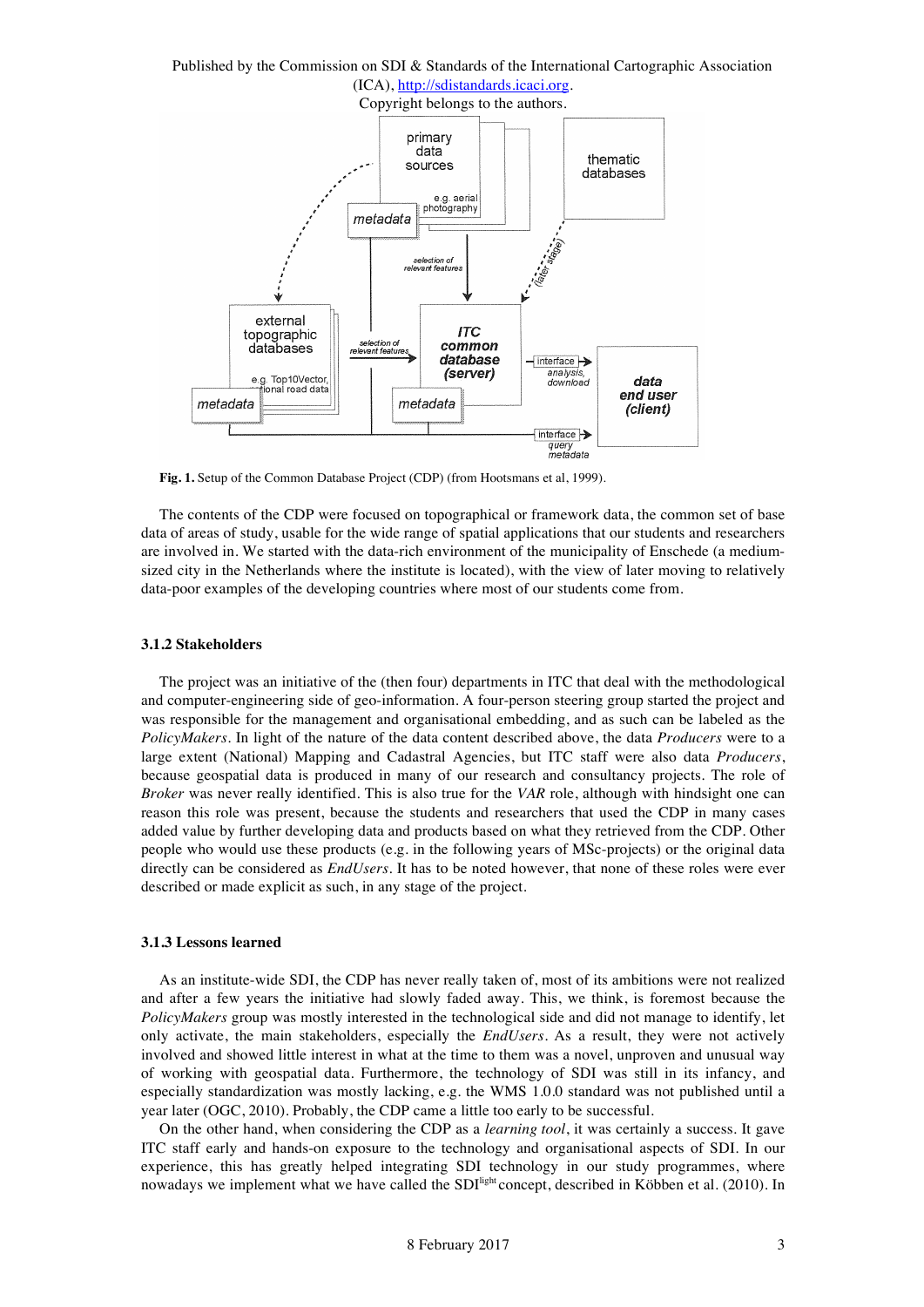#### Copyright belongs to the authors.

short, it comes down to applying the principles of SDI, using open standards whenever available and open source solutions where possible, which is of particular interest to ITC students, who mainly come from developing countries. By integrating this approach in all our teaching, students use, and build SDIs throughout the courses. In this way, the SDI serves as a subject of study, as well as a realistic working environment.

## *3.2 University of Groningen, the Netherlands*

#### **3.2.1 Background and purpose**

Geodienst is a spatial expertise group of around 20 employees, within the central IT department of the University of Groningen. Working with partners like Oxford university, NWO groot, SER, LifeLines, local governments and almost all faculties of the university. *'Enabling better research through the use of spatial information'* is our mission. We believe that in order to reach our goals we need both spatial expertise, communication and management skills. In contrast to our current success, two and a half years ago this group was almost abandoned and consisted of only one person.

The SDI plays an important role as a tool, but is not seen as a goal in itself. Our goal is supporting our institution with the best geospatial expertise possible. Subsequently, we take a process oriented approach rather than a functional approach. In order to do this, we made a change from solely buying and serving data towards creating and harvesting data and advising researchers. It is a prerequisite that the SDI functions technically, but we consider the promotion of the added value of geospatial information in all kinds of research and processes the key to success.

Our SDI works in the following way: everyone at the university can login via' single sign-on' to the online AGOL-based GIS environment and search for and download data. There is an open data portal linked to the same infrastructure. A real time etl tool is used to feed some of the datasets from external sources. Desktop GIS (QGIS and ArcMAP) are available at every workplace. Most data is stored in an Oracle database.

### **3.2.2 Stakeholders**

Key stakeholders are researchers, teachers, students and non-scientific staff (e.g. real estate management). They are actively approached and continuously informed about the current possibilities of GIS. *Geodienst* is not just responsible for managing the SDI, but also for promoting the use of geospatial information across disciplines. This includes traditional domains such as the spatial sciences and archaeology, as well as economics, history, medicine, sociology, psychology, natural sciences and engineering. This nondiscriminating promotion of the SDI gives us what we call 'deep resonance', within and outside of our institution. It is important that the boss and decision makers (*PolicyMakers*) are convinced of our value, but what better way to show that than with a big portfolio of a diverse range of happy clients?

The organisational structure of *Geodienst* is flat, one senior project manager is in charge of the team, acquisition and strategy, and one coordinator is in charge of organizing support and technical maintenance. Projects have a project leader who falls directly under the senior project manager. It is the role of the senior project manager to promote the use of geospatial data across the university. Calls and follow up questions from these sessions are passed to the support team, which is largely manned by students. More complex questions are forwarded to the second line or become projects. The general approach towards challenges is very pragmatic. In this way, *Geodienst* works like a startup. Student assistants are seen as regular employees and originate from faculties such as Spatial Sciences, Arts (Archaeology and Landscape History) and Artificial Intelligence. This keeps costs down and the innovation rate high, although a certain level of chaos is perhaps unavoidable.

#### **3.2.3 Lessons learned**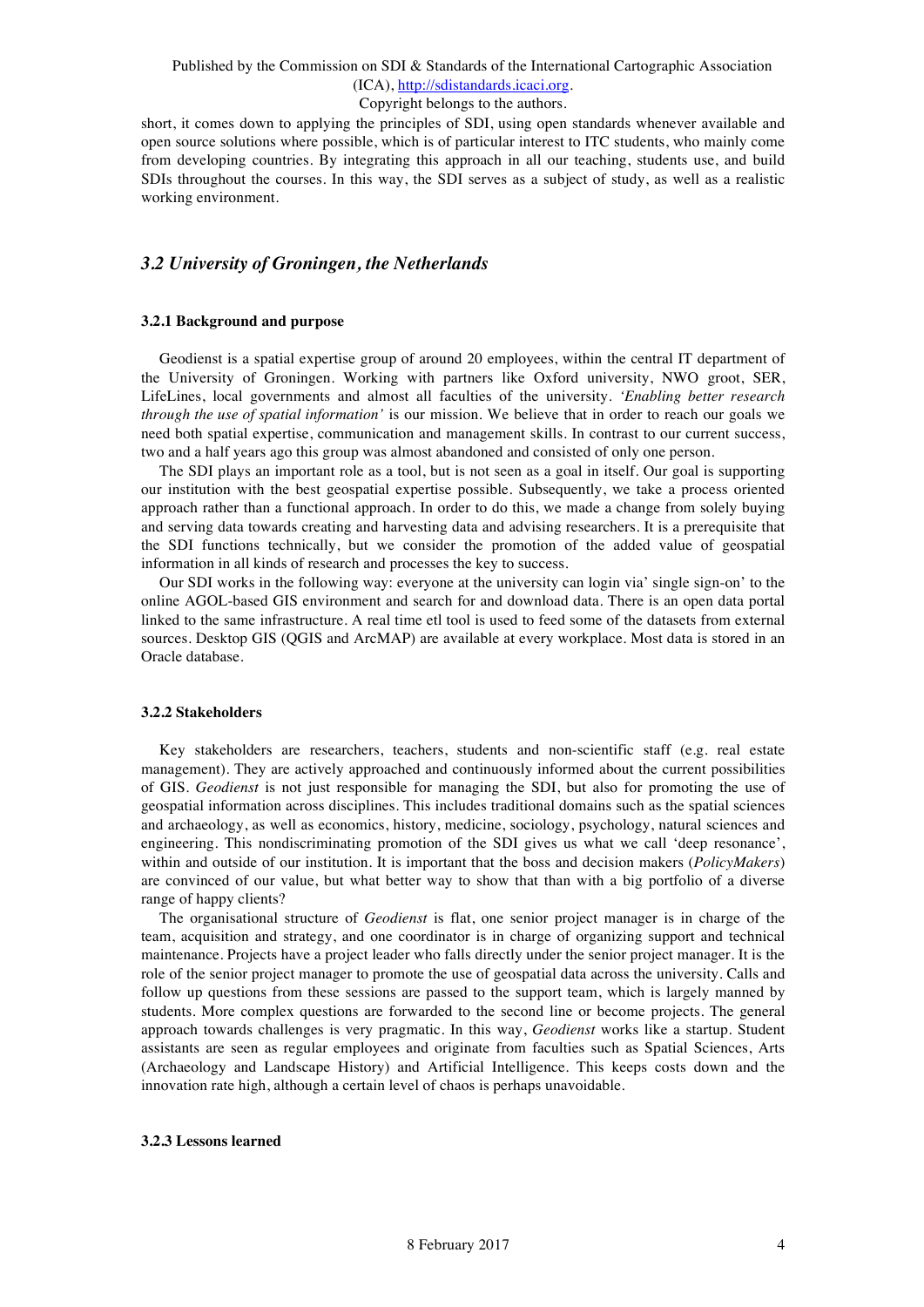#### Copyright belongs to the authors.

An SDI is part of a larger theme like facilitating scientific research, which involves not only the hard- and software but also GIS-expertise and communication. So counterintuitively, we believe that focussing on SDI itself is not the key to a successful SDI implementation. Focus on the biggest constraint to your goal and sink your teeth in that, whether it is obstinate management, lack of expertise or political approval from different stakeholders.

Key lessons learned in Groningen are that in order to have the biggest chance of reaching one's goal, one has to focus one's energy on the biggest constraint hindering that goal. Further, we (nobody else) are responsible for selling our ideas. Students are capabel of handling responsibilities.

Early in 2014, the *Geodienst* had two employees and very few users. To change the decline they hired student assistants (there was no funding for experienced personnel) and started promotion activities across the institution. The mandate for the team was simple: go out and promote geo! The project manager gave over 200 talks in the first year, getting as many people excited about geospatial information as possible. *Geodienst* didn't ask for money for their services but focussed solely on, *how to help you with spatial information*. Any follow up questions where immediately passed to the team wo immedialtely started working on them.

Armed with a list of more than 100 happy scientists and a few teachers as well, we took the next big step, asking for structural funding. Our strategy was simple: present the results to management and a delegation of the faculties and ask: 'Since we only have a temporary budget, how do you propose we continue?' We were fortunate to have a strong case and enough political goodwill. The decision for (modest) permanent funding was almost unanimous. Within two years *Geodienst* built a great portfolio of use cases on a limited budget.

## *3.3 VSB - Technical University of Ostrava, Czechia*

### **3.3.1 Background and purpose**

The Institute of Geoinformatics, VSB – Technical University of Ostrava (VSB-TUO), Czechia, participated in development and deployment of the meta-information system, MIDAS (MetaInformation Database System) (Pauknerova et al. 2002), which was established, among others, as a pilot meta-information system of public administration. When it was active, the pilot system contained metadata of approx. 3500 geospatial datasets, but also supported collecting metadata of services, events, projects and application software.

The research and educational teams of several faculties of VSB-TUO work intensively with geospatial data, e.g. the Faculty of Mining and Geology, the Faculty of Civil Engineering, the Faculty of Metallurgy and Materials Engineering and the Faculty of Safety Engineering. They use either external data (which are usually licensed to the whole VSB-TUO), or data collected by themselves during research activities or teaching. Both data categories can usually be of interest to other research or educational groups, but there is no central register of such data that could support sharing these. A similar situation exists with specialized software for geospatial data processing. This is why the Institute of Geoinformatics addressed other groups across the university with the offer to establish a meta-information system for VSB-TUO covering geospatial data and software, either licensed or selfcollected and/or developed. The meta-information system had to be developed on the basis of MIDAS with the aim of becoming the foundation of the university's infrastructure for geospatial data and services.

The original idea was to use the MIDAS meta-information system for registering any geospatial data set or spatial processing software, either bought or self-collected or developed. For the future, it was planned to register developed geoprocessing services and to develop some central storage for all geospatial data, which could support sharing with people either inside or outside the university.

#### **3.3.2 Stakeholders**

A basic set of interested stakeholders were identified at the onset of the project: research and educational groups, researchers and students. On the basis of this consideration the first discussions were started about ten years ago with unofficial representatives from each of the above-mentioned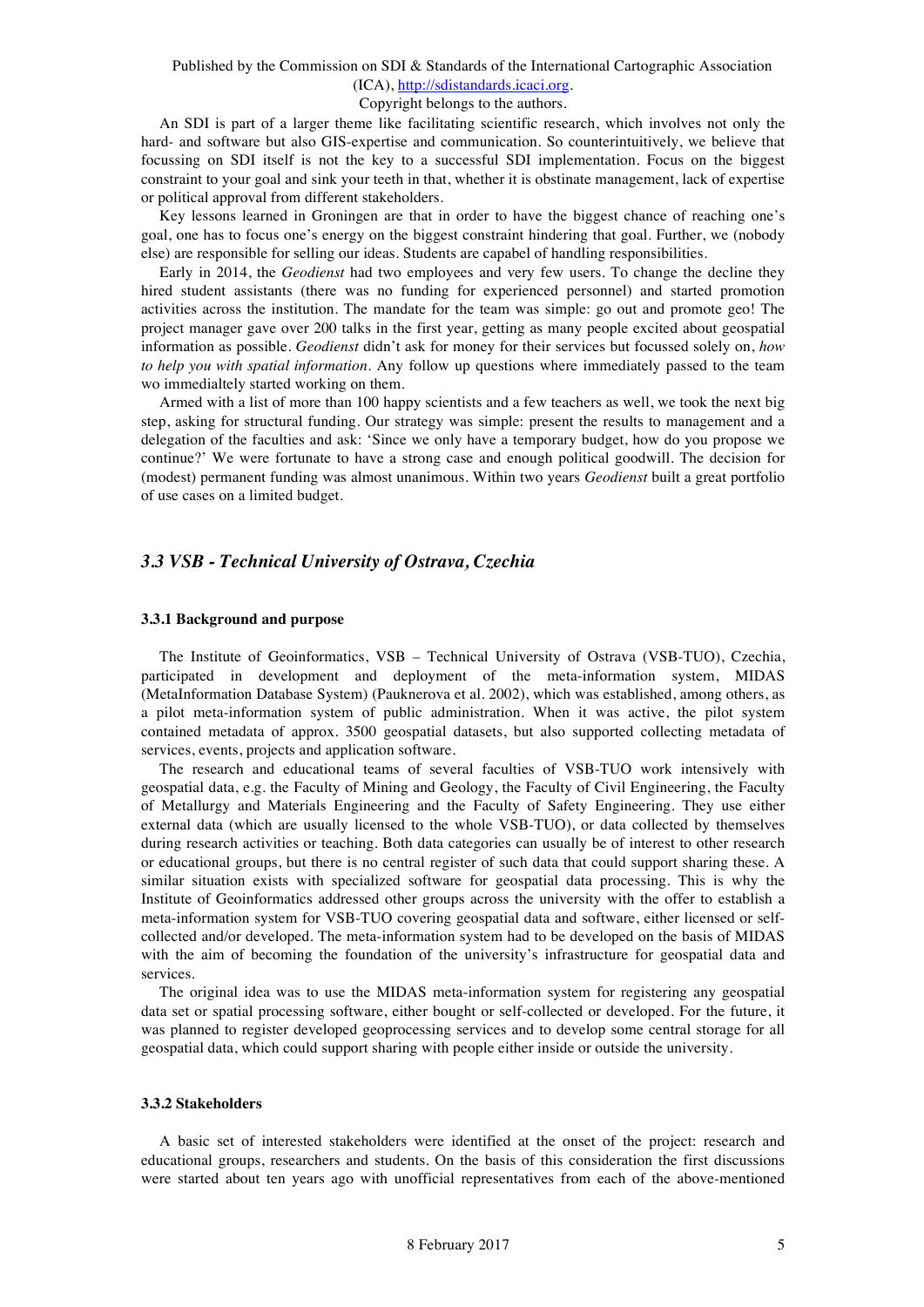### Copyright belongs to the authors.

faculties, usually members of research and educational groups. The aim was to convince them of the usefulness of such meta-information system. At the time, a few Diploma theses focused on this topic, but nothing was ever fully implemented as a widely usable service. Unfortunately, the representatives could not be convinced of the usefulness of this system, and eventually it was decided to terminate the project.

#### **3.3.3 Lessons learned**

The reasons why the process of establishing an SDI failed can be summarized as follows:

- no awareness of the importance of any data (not only geospatial data) at the university level and the consequent absence of the university policies in this area;
- concerns of faculties and research and educational teams that they would have to participate in financing the operation of the meta-information system and the central data storage;
- reluctance to share data; and
- fear of losing control over datasets when they are stored centrally.

The first point is probably the most important: unless one does not increase awareness of the value of the (geospatial) data, and/or if general university policies on data are not introduced, then one cannot expect the successful introduction of the Academic SDI at VSB-TUO. Therefore, the role of *PolicyMaker* stakeholder is perceived as the most important by members of the Institute of Geoinformatics. Without a clearly defined common policy it is impossible to create a university wide Academic SDI. Such an SDI could be established easily for a single research or educational group, lab, or department, but such an approach would defeat the fundamental ideas behind an SDI.

## *3.4 CSIR, South Africa*

#### **3.4.1 Background and purpose**

Established in 1945, the CSIR is a public science council, governed by an Act of the South African Parliament. It is the largest multi-disciplinary scientific and industrial research organisation in Africa. The CSIR operates through a number of business units that are largely independent. The CSIR is not the custodian of any base geospatial data sets, but does contribute in various ways to base geospatial data sets of several custodians. The CSIR has a basic SDI internally for making base geospatial data available. However, there is very little sharing of geospatial data across business units outside of projects, because of commercial sensitivities, protecting personal data, and military and other secrets, such as crime mapping for the police investigations. Because costs are incurred at the lowest level in the organisation, it is in any case difficult to establish large and expensive organisation-wide systems such as a comprehensive SDI.

#### **3.4.2 Stakeholders**

In terms of the SDI stakeholders, the *PolicyMakers* are the same as for other functions or operations within the CSIR, namely those in all levels of management. Specifically, the executive levels set the overall policies and allocate the limited general research funding made available by the Parliament to the CSIR. At the operational levels, the SDI-related policies and funding depend on the projects. The *EndUsers* vary from naive to expert, to the extent that some *EndUsers* source and maintain themselves all their data. The remaining four types of stakeholders are essentially absent from the CSIR, because of the narrow project and client focus of all geospatial data sets created by the CSIR.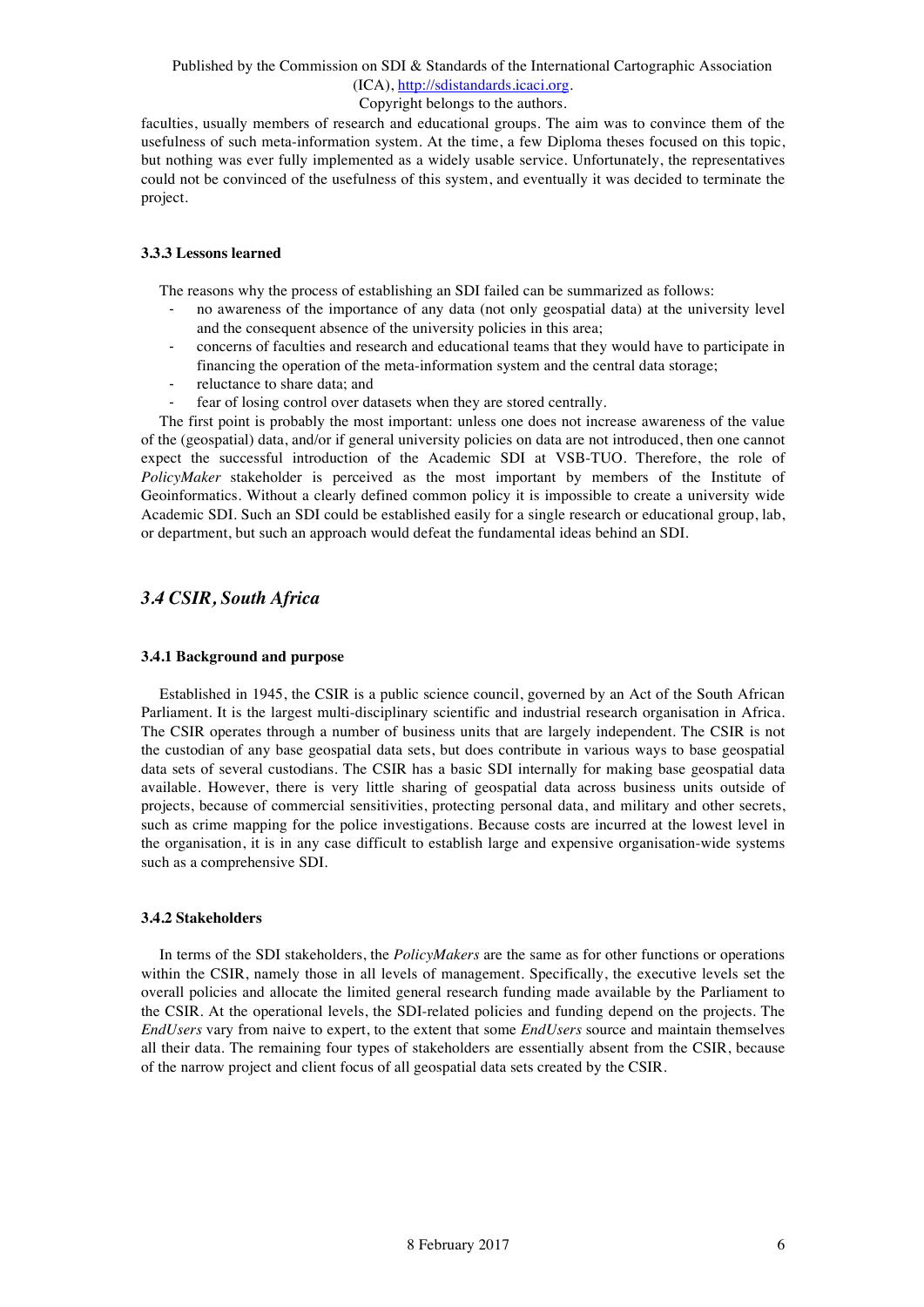### **3.5.1 Background and purpose**

The CEDEUS research centre, founded in 2013, unites university researchers that work on different aspects of urban development, e.g. use of natural resources, transport and mobility, built environment and social segregation. The objectives are to exchange knowledge among researchers of the different disciplines; to encourage inter-disciplinary research; to monitor urban development; and finally, to suggest public policies that improve the quality of life of the population while keeping resource consumption and environmental effect low. Approximately 40 researchers, i.e. university professors, are in the centre's research team. In addition, a further 30 postdocs, thesis students and technical or research staff are part of CEDEUS.

The CEDEUS SDI was funded to support the mentioned centre goals in the form of a service unit. That is, the SDI and its team should (a) provide a 'drop box' and catalogue of geospatial data, with the intention to distribute much needed base data and share data produced during research; and (b) to train and support students and researchers that are not familiar with GIS and mapping technologies.

The range of data available is quite diverse. While the data core consists of geospatial datasets (vector and raster data), a huge portion of data and information are documents (such as municipal developments plans in the form of text and plans) in PDF and DOC formats, spreadsheets, as well as maps and graphics stored in generic image formats. To access, store and manage the data and documents the free software platform  $GeoNode<sup>1</sup>$  is used.

### **3.5.2 Stakeholders**

The CEDEUS SDI policy distinguishes only three stakeholders with respect to access to data. These three are: the GIS/SDI team, researchers, and the public. The *PolicyMakers* are a small group: policies are proposed by the GIS/SDI team and discussed and agreed to by the centre's board of directors (i.e. principal investigators). The GIS/SDI team is the only *Producer* of services. There are many data *Producers*, including the GIS/SDI team, researchers, and also 'external sources', such as governmental authorities (i.e. ministries) and other research centres or universities. The GIS/SDI team is the only *Provider* of data and services (at the moment). The original intentions were that all (40) CEDEUS researchers and technical staff would be *Providers*. The *Broker* role is taken on by the GIS/SDI team, i.e. only the SDI core team members harvest metadata or create catalogue entries. While there were initial thoughts about *VARs*, this type of stakeholder is not considered at the moment in the CEDEUS SDI structure. However, we have a centre initiative that uses the SDI data to calculate sustainability indicators for cities. These products (i.e. the indicators) are not for sale, they are made available as must-have 'products' for a publicly funded research centre on urban research. Finally, the *EndUsers* of the CEDEUS SDI are manifold: mainly (thesis) students, postdocs, a small portion of centre and external researchers and educators, but most importantly, also the public.

### *3.5.3 Lessons learned*

After about three years of existence it is difficult to speak of a success story, but also the SDI is definitively not a failure. While the initial user focus was on the CEDEUS researchers – the usually tenured professor – it turned out that this group is fairly resistant to learn and use the SDI. However, on the demand side, the group of thesis students that use the SDI to search and download data is growing. Unexpectedly, some documents (i.e. municipal development plans from some municipalities) experience demand from the public, most likely because some municipalities have not made these documents available online. Also increasingly external researchers and students are visiting the SDI webpage due to word of mouth, the use of twitter, and conference presentations. On the data provision side, at the moment only two external entities have contacted us with the wish to provide data, and approx. three (of the 40) researchers have provided research data. However, apart from reaching out via social networks, introductory GIS workshops for students helped to spread the word. A further key

 <sup>1</sup> www.GeoNode.org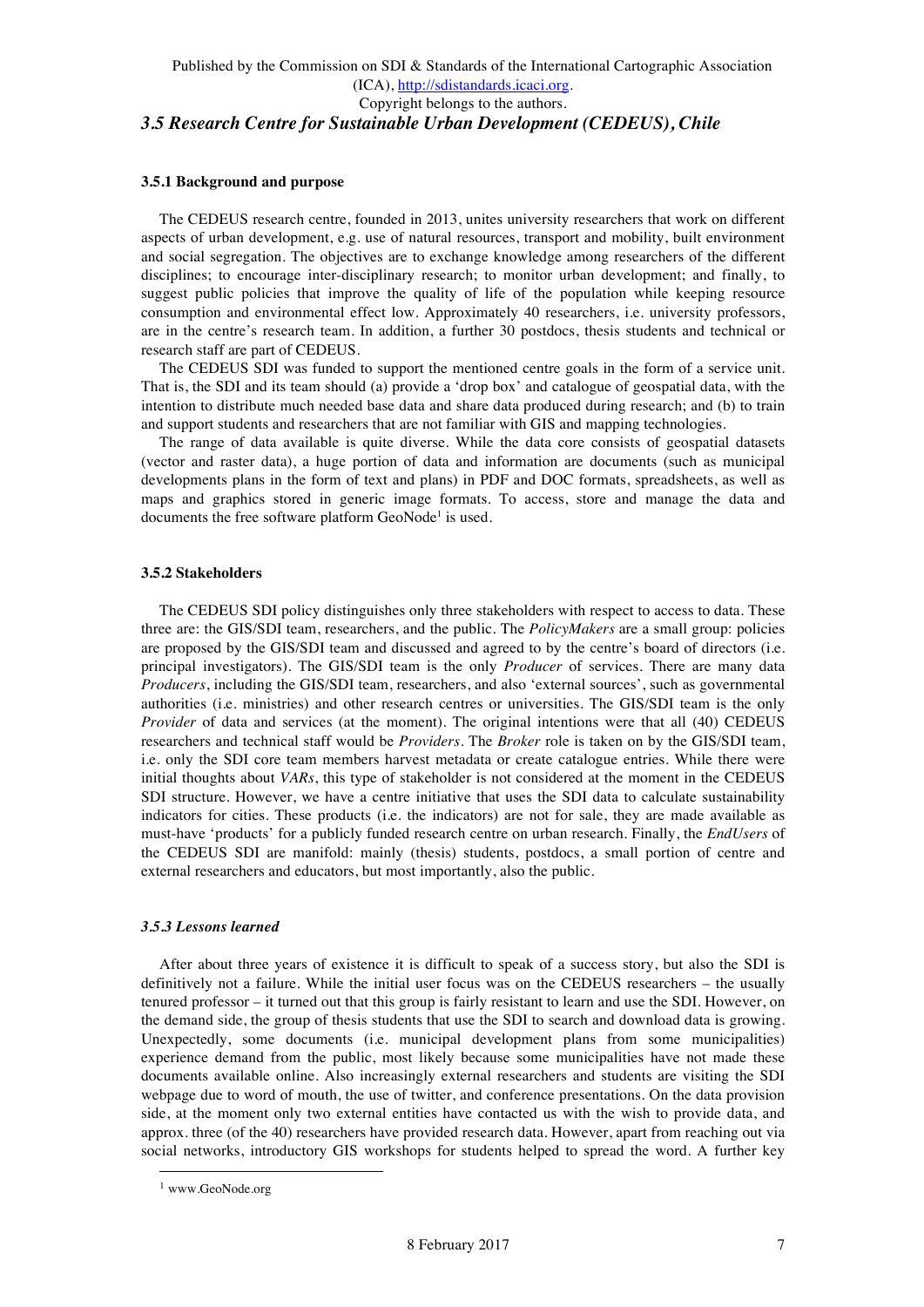#### Copyright belongs to the authors.

factor has been the indexing of the SDI content by Google's Search engine, which brings users from the public to the site. In summary, the success with respect to the data demand-side has shown to depend on two factors: (a) attractive data (i.e. focused on certain users and their demand); and (b) public relation strategies to make the SDI known to others. From a data exchange perspective, i.e. researchers sharing their data, the SDI has not reached its objective yet and it is a bit unclear how this can be encouraged, as the country's (research) culture with a strong thinking of 'data ownership  $=$ research advantage' plays a strong role here.

## *3.6 University of the Witwatersrand (Wits), Johannesburg, South Africa*

#### **3.6.1 Background and purpose**

The GIS and remote sensing group is a multi-disciplinary teaching and research group with researchers across Wits who develop and use GIS and remote sensing for teaching and research. Group members' fields of expertise include: geography, archaeology, environmental studies, geosciences, statistics, computational sciences, engineering, health and social sciences. The group of approx. 20 members (lecturers, researchers and IT professionals) produces a range of freely available services, tools and datasets for spatio-temporal analysis. In 2013, the group initiated a project of constructing a Spatial Geodatabase and also expressed the need for a university based server that can meet the needs of the wider group of users across campus. Available data include satellite imagery, topographical data, land cover, land use, administrative or political boundaries and relevant value data (obtained as output from research work). Plans for the design and creation of a Web-GIS platform for data sharing are currently being contemplated.

#### **3.6.2 Stakeholders**

The initiative is driven by a group of academics who meet at least once a month to discuss policy, technology (software, hardware and data), standard procedures and research necessary for promoting the idea of having an SDI for the benefit of the University community. The various resolutions and decisions adopted by the group need to be passed through the School of Geography, Archeology and Environmental Studies (GAES) for approval, i.e. GAES is the *PolicyMaker*.

The GIS and remote sensing group champions the initiative and also plays the role of secretariat for the initiative. The data *Providers* are GAES, the Gauteng City-Region Observatory (GCRO) and other departments, schools and research units or centres that are members of the GIS and remote sensing group. The latter may also act as *VARs*. Various members of the group besides GAES (e.g. the GCRO) also make web services (e.g. map web services) available to University students, academics and the public in general. They are the service *Providers*. Research units or centres (e.g. GCRO and other group members) have other sources of funding and perform their activities independently from GAES. *EndUsers* include students, academic staff, group members and the general public (some members of the group make data and/or their services available to the public).

#### **3.6.3 Lessons learned**

To date, the GIS and remote sensing group does not have any officially status at Wits, because it is still in its infancy even though the initiative started three years ago. Nevertheless, the group enjoys the enthusiasm among its members who continue to increase in numbers. There is currently no buy-in from the Department of Geography and the School of Geography, Archeology and Environmental Studies to support the efforts of the GIS and remote sensing group, even though the Chair of the group is affiliated with GAES. This sometimes translates into rejections of requests for funding necessary to materialise the activities of the group, such as the acquisition of hardware to store old and new geospatial data, and software necessary to support an SDI at Wits.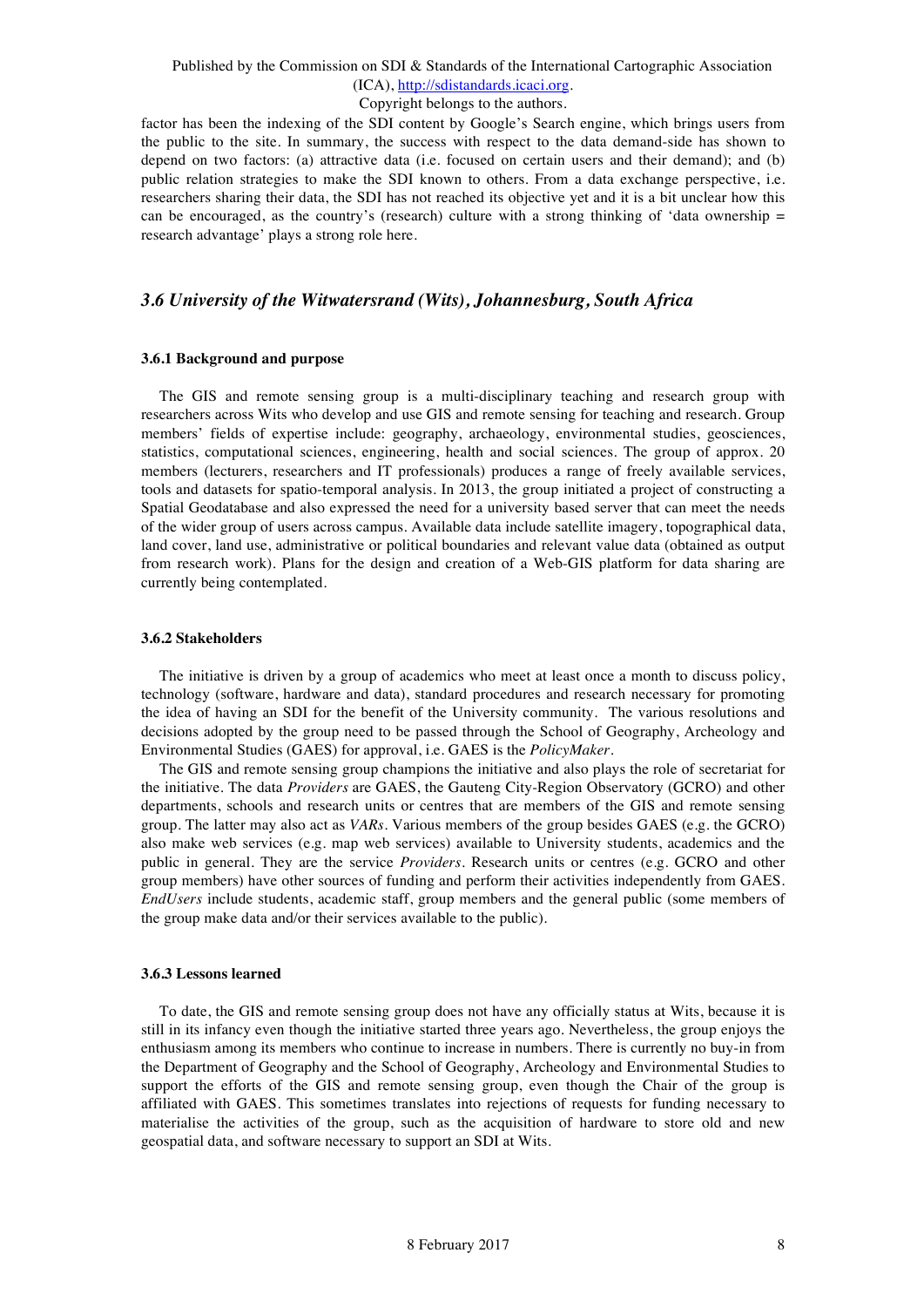## Copyright belongs to the authors. *3.7 Academic Geo Hub Platform, Wroclaw University of Environmental and Life Sciences (Poland)*

### **3.7.1 Background and purpose**

In the context of a number of ongoing research projects and educational activities conducted at many universities in Poland, much geo-reference data is produced. Due to the distributed nature of the data collected by independent entities, access to them is very limited.

The need to create a common platform for the exchange and sharing of geospatial data for scientists has been the subject of interest of the PL-Grid Consortium, which has taken up the work on the preparation of dedicated, domain-specific computing services for new groups of researchers. Established in 2015, the Academic Geo Hub Platform is part of the PLGrid NG project ('New generation domain-specific services in the PL-Grid Infrastructure for Polish Science', 2014-2015) carried out by the PL-Grid Consortium.

In Poland, researchers have free access to geospatial data collected by public administrations (access is much wider than for the citizens). However, it requires going through complicated administrative procedures. The main objective of the PL-Grid Infrastructure is to provide a solution that allows access and exchange of geospatial to Polish scienctists in order to strengthen collaboration among researchers.

Today, the Academic Geo Hub is a repository of geospatial data for academics. It acts as a science laboratory combined with a social networking service. Using an intuitive web interface, users can transfer data and manage access to them, deciding to protect them or provide access to any other scientists for further analysis. This solution supports collaboration among research teams.

The platform is built on open source components (i.e. GeoNode, PostGIS) together with a proprietaty product, AllegroGraph, a repository of RDF triples. It allows searching, downloading and publishing of geospatial data, as well as integration with other resources. Graph representation of the metadata makes it easier to keep track of which of the available databases are most commonly used or if any new resources appear which are based on previously published data.

Maps created in the platform may be publicly available. Each dataset or map composition has its own unique URI, which allows for its citation. This is especially beneficial for young researchers who have obtained partial results, not yet published in journals.

#### **3.7.2 Stakeholders**

The academic community, including both researchers and students, is the targeted *EndUser* of the platform, as well as the *Producer*. In the group of suppliers we can also distinguish public administration, which we contacted during the project. Unfortunately, only few public entities agreed to share their data for the project, which shows that there is still limited awareness of the open data idea. Due to the short time of operation of the platform, it is still difficult to predict its future development. Certainly, at the moment it requires effective promotion and popularization of solutions among scientists. It is not a coincidence that the idea of open data in public administration has evolved considerably since the launch of the platform. Perhaps it is reasonable at this moment to take further steps to re-establish cooperation with the public administration.

#### **3.7.3 Lessons learned**

The main difficulty in the functioning of the platform is the lack of a business model and public policies. SDI in the administration develops through new laws enforcing certain actions, standards, rights and obligations. Sources of financing and responsible entities have to be indicated in the regulations. SDI development in the area of business is conditioned by business models of individual stakeholders. In the area of science, both factors have a limited impact on the construction of infrastructure. This causes a situation where the taken efforts have limited impact and are difficult to maintain in the long term if no permanent financing is provided for the development and maintenance.